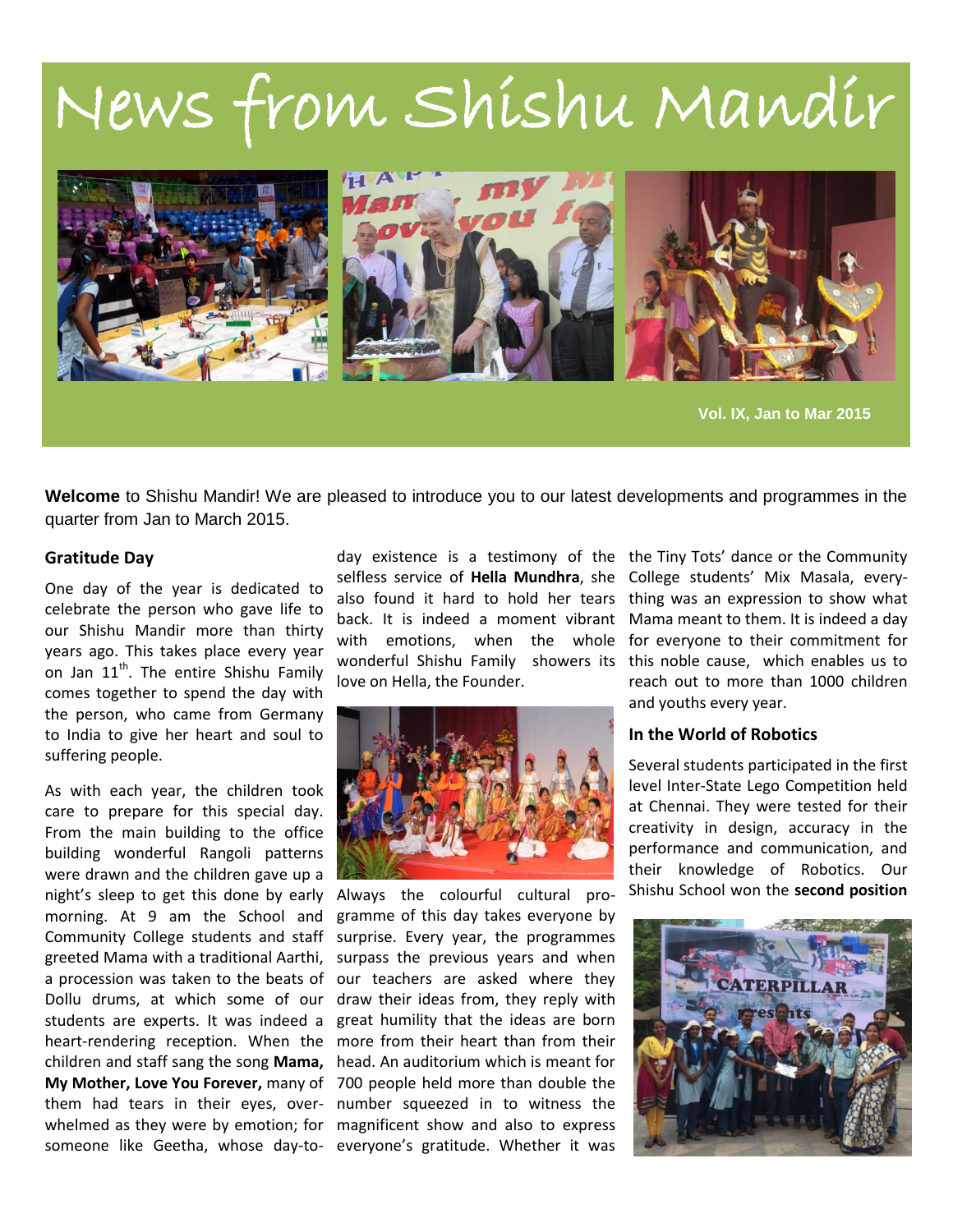**out of 16 schools** and consequently about 90 minutes. The children sang qualified to participate in Delhi, where jubilantly with ecstasy and full soul, one of a total of 36 teams our children came song after the other with a feeling of 4th. All thanks to **Mr. John**, who volunteered to be their mentor, and **Caterpillar Company,** which was our **International School Award Project**  sponsor.

## **by Shishu Children**



Some of our children were participating in photography and videography training for two years. As part of the course, a documentary film was produced under the name *Dead Man Talking*. Every year our children are expected to produce four short films to be sent for a competition in the USA. This film was based on the life of a mother, who burnt herself to death because of her alcoholic husband. The story is so touching that a journalist interviewed our girl and published an article on her life with her alcoholic father. In addition to this, this movie has been selected for a competition in the USA.

#### **Musicians from New Orleans, USA**



gives soul to the universe, wings to the mind, flight to the imagination, and which offered the Smart Early Learning charm and gaiety to life and everything". That is exactly what the musi- in motion. The programme is aimed at **Claudia**, a 25-year-old lady from cians from New Orleans brought with children of 4 to 8 years and is meant to

never to stop.

### **of the British Council of India**

**Dead Man Talking – A Documentary**  fully new mask! That is what happened One project – and the place puts on a to our school, when the British Council appealed to schools to make nature and the outside world come alive in the classroom. Subsequently many classes were held in the open air. The children were taught to make organic manure from food wastes, sow seeds, remove weeds and harvest the products of their work like beans, tomatoes, greens, etc. Because of this project the children converted every nook and corner of the



school compound into green areas. The smaller children were making various types of houses found in different continents and explained their models to the other children. As part of this themselves to a school in Germany and worked on traffic rules and currencies of various countries. Children from a neighbouring school came to see the work done by our children in our newly created vegetable garden.

#### **IBM Kid Smart Early Learning**

Plato says "Music is the moral law. It ren are smart. We want them to be them by their music presentation for teach them computer, art and reading. Every visitor comments that our childsmarter. Thanks to **IBM and Promise**, Programme, this plan has now been put



One room was converted into a colourful hall with attractively designed computers that offer special programmes for learning reading, spelling, and basic mathematics all by themselves. The surrounding keeps the children spell-bound, while they get engrossed in the topic going on.

#### **Employment secured for 100 Youths**

project, some teachers connected from aimlessly loitering around to a 45 young boys and girls completed their 3-month course in Tally and Office Administration. Another 55 rural youths, temporarily employed by TE Connectivity Company, were provided with a training to enhance their skills for employability. Our thanks go to **Tech Mahindra** for supporting us in this field. In keeping with our working conditions with Tech Mahindra we found suitable jobs for more than 90% of the youths. The youngsters, whose lives experienced a dramatic change paid job, produced a breath-taking valedictory function in gratitude for the courses provided by Shishu Mandir.



**Impacts of Volunteering**

Germany and an air hostess with Lufthansa by profession, collected her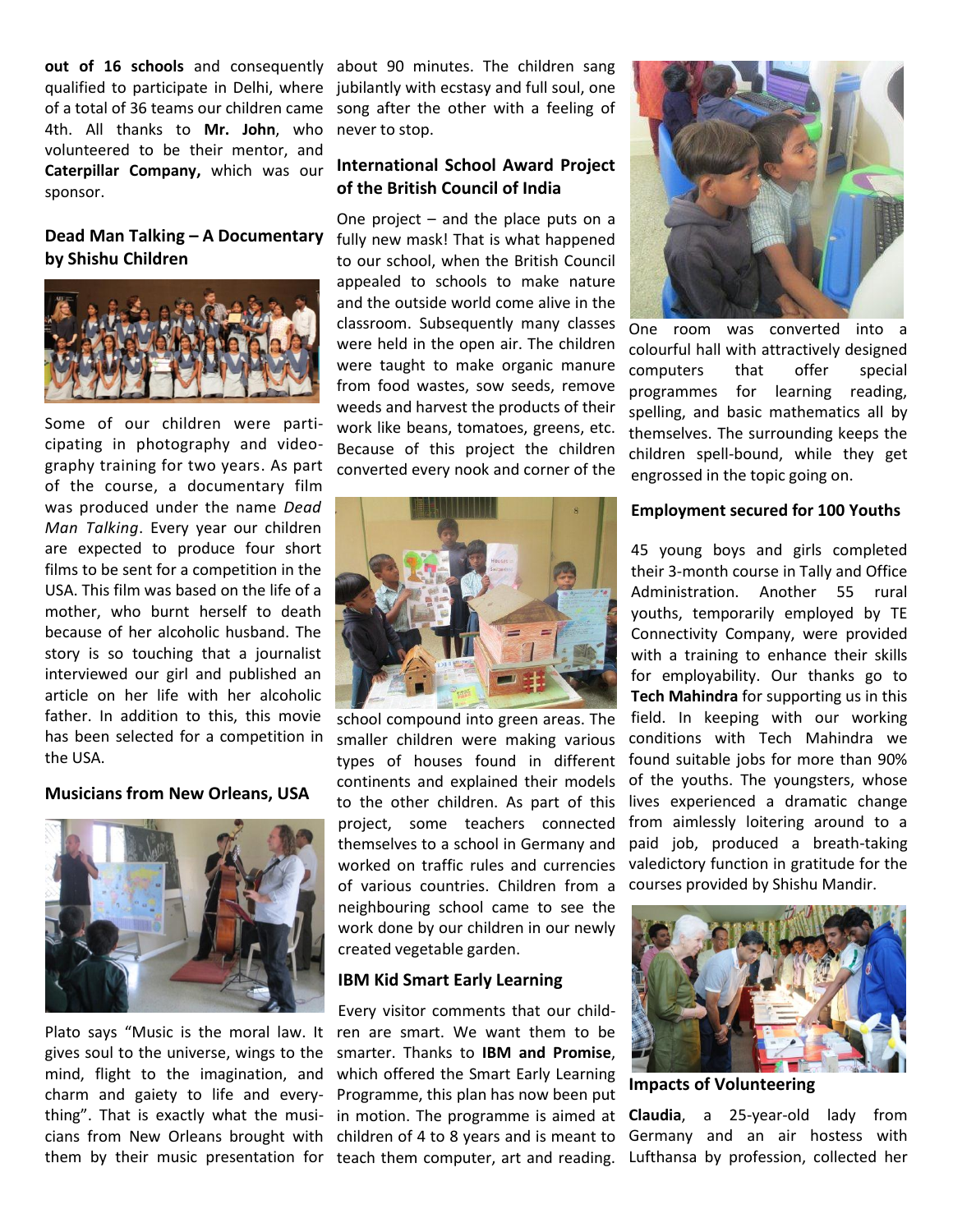

complete annual leave to do a service to underprivileged children. She happened to find us. Her idea was to kindle awareness about sports in the children, as she had experienced the blessing of sports to overcome tension, problems, or hardships. From the first minute, she gave herself to this service and obviously never reached a limitation. For hours together, she would train the different classes in long distance running. On returning to the Home she would immediately start the next task, be it the homework super-vision of the children, be it the care of the babies, or be it the theory and practical classes for cycle training – Claudia would not stop until all tasks of the day had come to an end. We can only say 'Hats up to Claudia!' Fortunately, her job permits her to take a flight to Bangalore every now and then so that we will keep in close contact with her.

#### **Soukya Holistic Health Centre**

A service of a different kind was given by Dr. Ramya from **Soukya Holistic Health Centre**. As a homeopathic doctor, she distributed medicines to the children and staff of our four centres, the Home, the School, the Vocational Training Centre, the Child Care Centre and to the villages. This service is a big blessing for many villagers who cannot afford treatment from private hospitals.

#### **KPMG-sponsored Programmes**

**KPMG** selected 6 of our girls in the last two classes to be trained in their prestigious **Aspire Programme**. These six lucky girls were trained in public speaking and were given career guidance. Further, they were taken to Agastya International Foundation for several days to enhance their knowledge in Science.

are told with full body involvement of the 'story walla'. It is an apt programme for the little ones of the  $1<sup>st</sup>$  and  $2<sup>nd</sup>$ standard, who enjoy these shows to their hearts' content.

#### **Reading for Real**

We attach big importance to reading. To instil intense reading habits in the children we got trained by **Hippocampus**, the leading Library Training Centre in Bangalore, which developed a programme called *Reading for Real.* Encouaged by the way our children got interested in reading, we kept adding new books**.** Once again, it was **KPMG**



and **Mrs. Karin Clark** from Germany who added 750 viz. 300 books to our library. **Mrs. Annie** and her friends have held weekly reading sessions since 2008, which is highly appreciated, as they have contributed considerably in deepening our children's reading interests.

From reading, we have moved to listening to stories read out by people living in UK and USA and various parts of India via Skype. This interactive story telling session initiated by **Mr. Manoj of CAN Trust** in collaboration with Divya, our PR and HR, has brought modernity in the field of reading and listening.

#### **Community Services**

For the first time we have ventured into the construction of **four houses at a time**, and I am sure this will be the last time that we do such a work in one go. We were happy to inaugurate one of those houses built for a widow, who had to struggle for her daily food. The

Another KPMG-sponsored programme other three houses are still unfinished is the **Story Walla Show** where stories for want of sand and due to the excess of work in regular supervision of the different construction places.

#### **Child Care Centre**



The construction of the **Child Care Centre** has reached its final phase and will soon welcome 70 Tiny Tots for the next academic year. The formerly oneroom asbestos sheet covered building has become one of the best equipped child care centres in India. Thanks to numerous donors who have contributed their might to give these children a child-friendly environment and a basis for their school career.

#### **A special Event**

The rare event of an air show was the highlight for our middle school children, thanks to Mr. Ashok Tandon, the Company Secretary of HAL. Our children, who had never seen an aeroplane from up close, were breathlessly following the astonishing turns and circles and interactions of those skybirds from 44 countries.



**Reported by Hella Anand C. Aravinda**